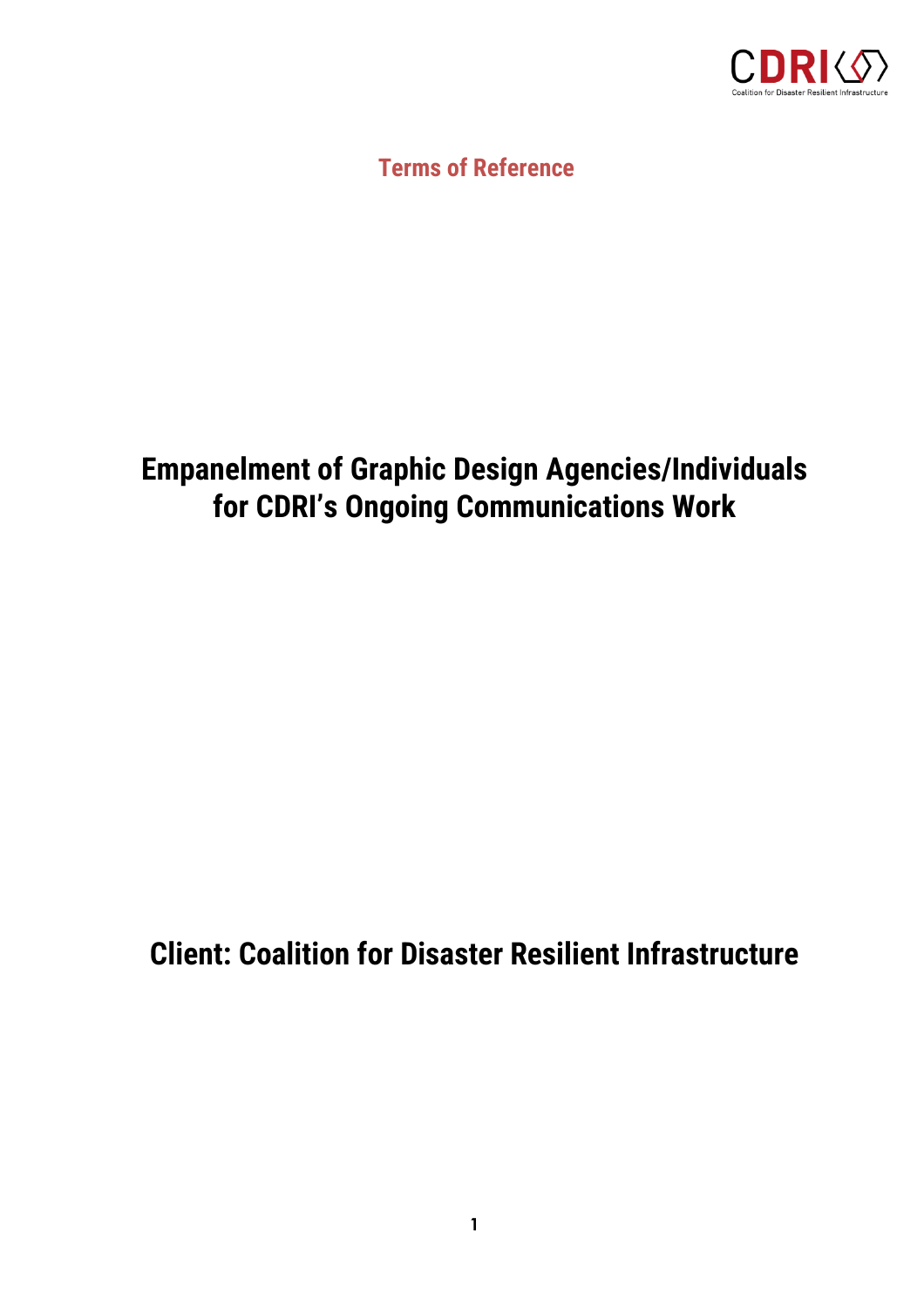

# 1. ABOUT CDRI

The Coalition for Disaster Resilient Infrastructure (CDRI) is a multi-stakeholder global partnership of national governments, UN agencies and programmes, multilateral development banks and financing mechanisms, the private sector, and academic and knowledge institutions. It aims to address the challenges of building resilience into infrastructure systems and development associated with it.

The vision, mission, goal and objectives of CDRI are explicitly linked to the post-2015 development agendas. The Coalition will also contribute to the resilience of the global infrastructure systems in an increasingly interconnected world. The outcome of such a collaboration would be aimed at building resilient economies and resilient people through cross-sector commitments at all levels towards adaptation and resilience with concrete outcomes that will bring resilience action to global scale.

The Government of India has established a Society in New Delhi to act as the Secretariat of CDRI. The Secretariat functions under the direction of the international Governing Council and implements the programs of CDRI.

CDRI Website[: www.cdri.world](http://www.cdri.world/)

# **2.** PURPOSE OF THIS ASSIGNMENT

CDRI intends to empanel Graphic Design agencies and qualified and skilled individuals for assisting the communications team of CDRI by providing various communication collaterals for promotions and ongoing communications work for print and web interfaces.

In this regard, CDRI invites proposals from interested and eligible agencies/individuals to provide the services as detailed in this TOR.

# 3. AWARD of CONTRACT/ SELECTION of TENDER

### **1. Preliminary scrutiny based on eligibility criteria**

- i) The bidder must quote for a minimum of 70% of all the services mentioned under Annexure 1 Scope of Work.
- ii) An agency/individual will be selected under Quality- and Cost-Based Selection (QCBS) method and procedures described in this document.
- iii) The agency is required to create a proposal/presentation on their plan to execute the contract. Proposals not conforming to such preliminary requirements are liable for rejection.
- iv) Responsiveness of the bids shall be determined based on the contents of the bid itself and supporting documentary evidence and shall not be determined by extrinsic evidence.

### **2. Evaluation Process**

- 1. CDRI will ask for presentations from the shortlisted agencies/individuals. Proposals will be evaluated based on the presentation of the work done and experience by the invited agencies/individuals
- 2. Failure on part of bidder to arrange for the presentation on the date & place fixed shall result in the rejection of bids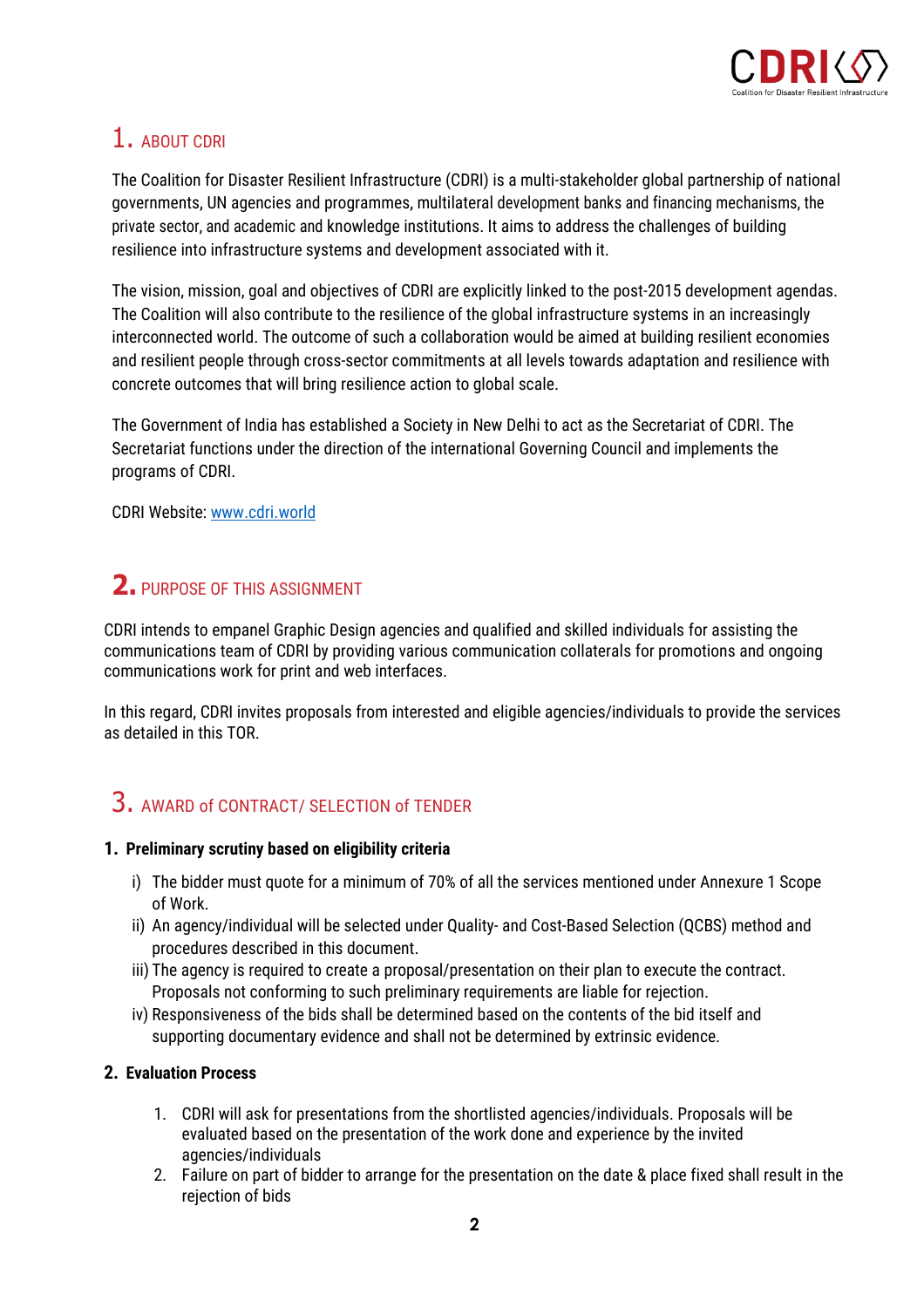

- 3. The presentation/proposal shall also cover the cost/budget quoted by the agency for the assignment, basis the scope of work.
- 4. CDRI will finalise the empanelment list basis the technical and financial presentation. The decision of CDRI shall be final in this regard.
- **5.** The place for presentation/discussion shall be conveyed to the bidders at an appropriate date.

#### **Proposals shall be evaluated as follows:**

Evaluation Criteria for bids - **100 points:**

| <b>Technical Proposal (100 points)</b>                                        | <b>Points</b> |
|-------------------------------------------------------------------------------|---------------|
| Understanding of ToR and the scope of work                                    | 10            |
| Experience of creating communication collateral                               | 30            |
| Acceptability of the scope of work and presenting a proposal on delivering it | 30            |
| Samples to be shared of publications and creatives                            | 30            |

#### **Financial Scores**

The applicant scoring more than 70% in the technical evaluation shall be considered for financial evaluation.

75 % weightage will be awarded for Technical Proposal and 25 % weightage will be awarded for Financial Proposal.

Technical Bid will be assigned a technical score (Ts) out of a maximum of 100 points.

**Maximum Score on Financial Proposal (PP): 100** points to the technically qualified lowest bidder. Other qualified bidders shall be assigned financial score on percentile basis.

75 % weightage will be awarded for Technical Proposal and 25 % weightage will be awarded for Financial Proposal.

Composite Score (S) =  $Ts * 0.75 + Fn * 0.25 TT + PP = Higher Points$ 

The Bidder with the highest Composite Score (S) would be considered for award of contract and will be called for negotiations, if required.

**Proposal Submission**: The proposals should be submitted electronically to E-mail: **tender.projects@cdri.world** by 1730 hrs (IST) on 16 February 2022 in PDF format.

\*\*\*\*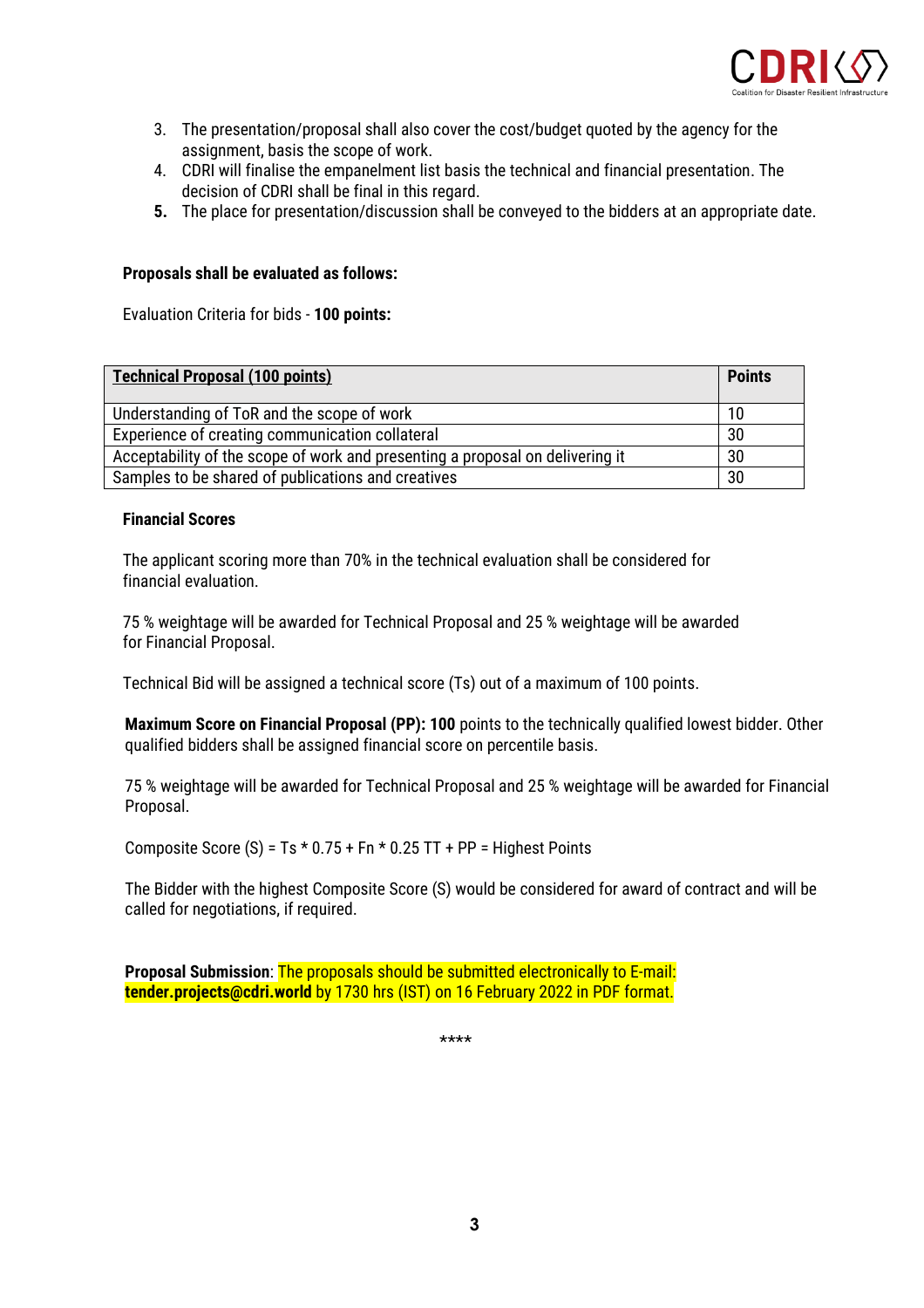

#### ANNEXURE 1 - SCOPE OF WORK

#### **OVERVIEW**

The purpose of this assignment is to provide and design communication collaterals for CDRI projects, programmes, events and ongoing communications work that will be published on social media, web platforms and publications.

#### **PURPOSE**

CDRI intends to select an agency/individual for creating regular communications collateral along with creatives for events and programmes.

In this regard, CDRI invites proposals from interested and eligible agencies/firms to provide the services as detailed in this TOR.

#### **STATEMENT OF WORK:**

The company is expected to deliver on the following aspects and can quote as per Annexure II below.

- Social Media Creatives
	- Social media graphics for various programmes, projects, events (Event Announcements and Related Creatives), webinars and more
	- Animated GIFs
	- Spokesperson quote templates (editable) for webinars, events and more
- Print/Web Documents
	- Document design (Outcome documents, Whitepapers, Reports, Booklets, Technical
	- notes etc.) including cover page
		- **Brochures**
		- Posters
		- Website page designs
- **Graphics** 
	- Illustrations
	- Infographics
	- Logos
	- Banners Email, Workshops, Backdrops, Platforms
	- Newspaper/Magazine/Online ads
- Graphics for printing promotional material
	- Standee
	- Podium
	- Mug
	- Laptop bag
	- Tote bag
	- T-shirts
	- Invite with envelopes/Diaries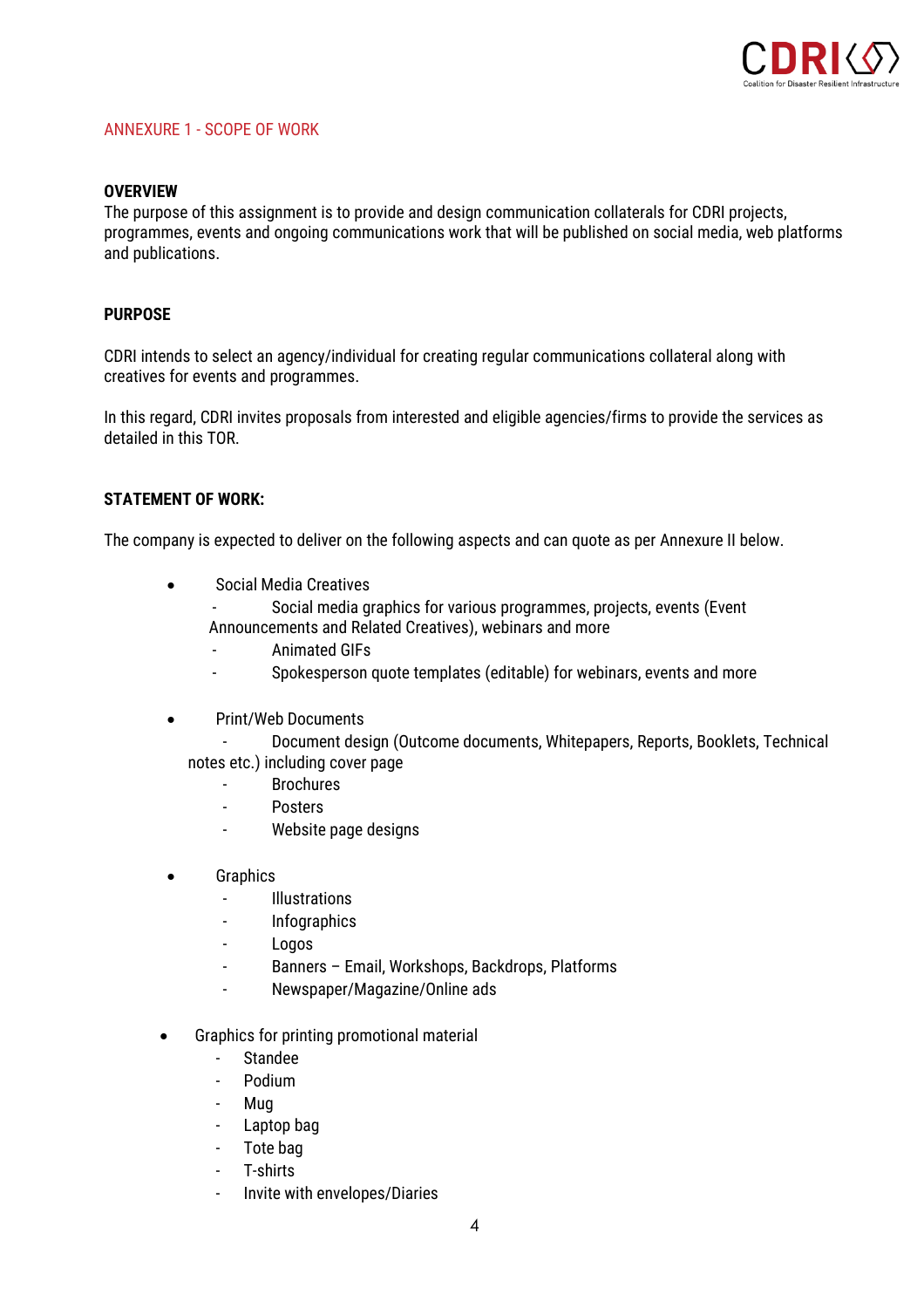

**NOTE:** All materials generated for promotion of CDRI's work will be the property of CDRI, with CDRI holding all intellectual property rights.

### **TIMEFRAME**

The agency will be onboarded for a period of one year, with the option to extend the contract basis their performance.

#### **PAYMENT**

Bills are to be submitted on a monthly basis/activity basis for approval by CDRI, followed by electronic payment.